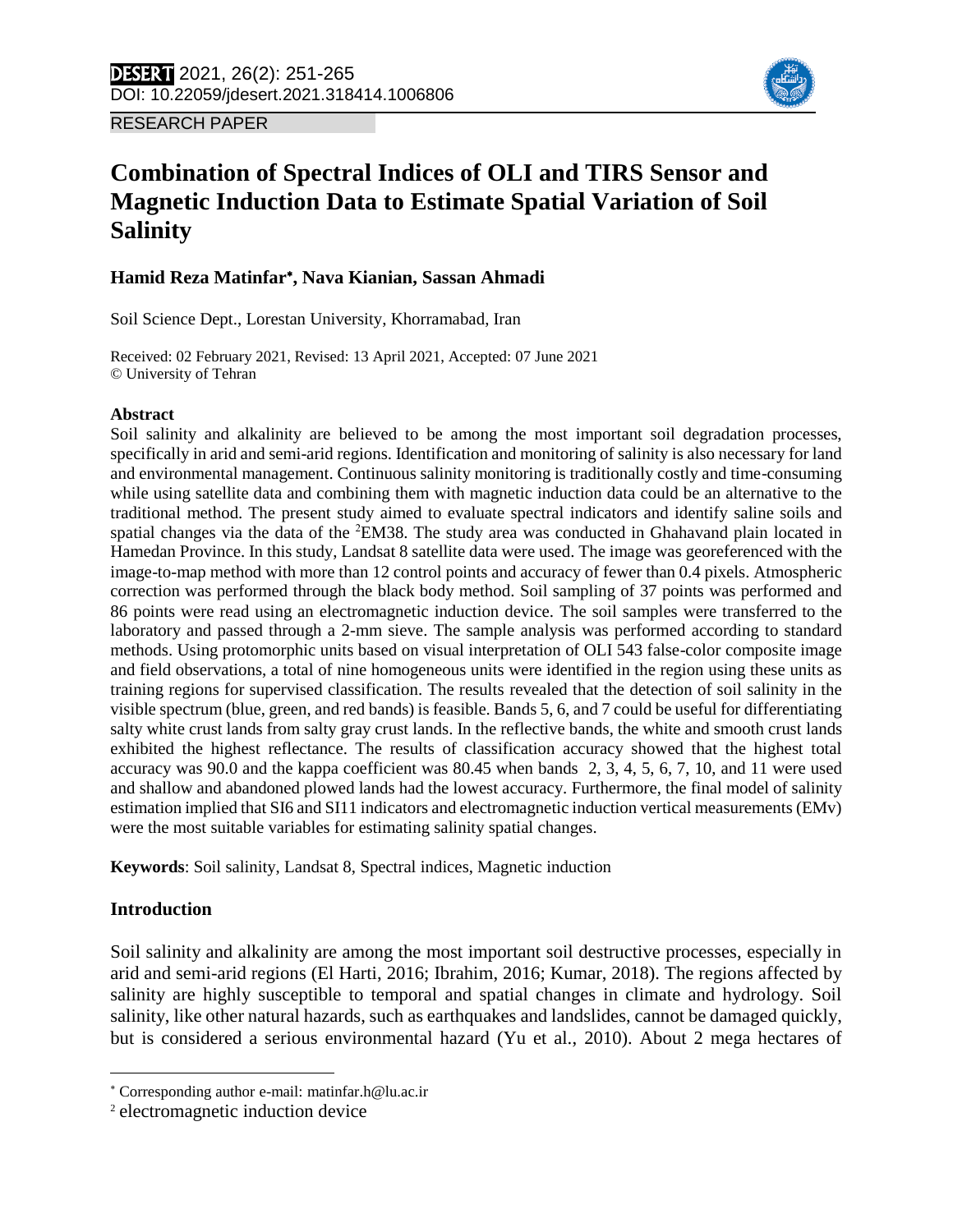agricultural lands become salty every year in the world (Abbas et al., 2013). According to the estimations, 7% of the world's lands are salty and 3% are very salty or alkaline (Alavi-Panah, 2006). In Iran, about 15% of the country's lands are salty soils with varying degrees of salinity. The speed of salinization of land is high in some countries, such as Iran, Egypt, and Argentina. Therefore, the identification and monitoring of salty regions are necessary for controlling land degradation behavior and its sustainable management, particularly in semi-arid regions with poor climate conditions and increased population.

 Traditional methods for collecting data and studying soil are time-consuming and costly. Today, with the advancement of science, the use of new technologies, such as receiving and processing satellite data, through the use of software and information processing systems, such as geostatistic, plays an important role in the management of water and soil resources. Salty and alkaline soils in the visible and infrared regions of the spectrum of electromagnetic waves have a certain spectral reflectance that can be used to determine soil salinity. In addition, a high correlation was found between soil reflectance and soil characteristics, including mineralogy, organic matter, moisture content, and salinity (Rao et al., 1995). In a similar study conducted by Mougenot et al. (1993), the results indicated that salinity is one of the factors affecting the reflectance of soil in remote sensing studies. Farifteh et al. (2006) also conducted studies on the correlation between spectral indicators calculated by satellite images and field data in the country. The remote sensing methods have been used in several studies for estimating soil salinity in arid and semi-arid regions (AzabDaftari et al., 2016; Matinfar et al., 2011; Nawar et al., 2014). Hafyani et al. (2019) modeled regional soil salinity in Morocco with Landsat 8 satellite imagery and compared it with field data through linear regression. They showed that remote sensing was good for soil salinity modeling and providing soil salinity mapping with good correlation coefficients ranged from 0.53 to 0.75. The basis of the application of salinity indicators is the variability of spectral properties based on the variability of soil characteristics, vegetation, and other environmental factors. Allbed et al. (2014) isolated three sites according to the visual interpretation of the false-color images and field data in an area affected by salinity. In their study, vegetation index and 12 salinity indicators were examined for salinity evaluation. They found that salty and dry soils and soft soils with a thin salt crust had a higher spectral reflectance than wet cracked salty soils with dark crust in the visible and nearinfrared spectral spectrum. They also reported that  $SAVI<sup>3</sup>$ ,  $NDSI<sup>4</sup>$ , and SI-T indicators derived from IKONOS images were conducive to evaluating and analyzing salty lands with vegetation.

 In general, it has been found that NDSI and SI-T indicators were highly useful for evaluating salty lands in arid regions with low vegetation. In the same study, it was reported that vegetation indicators, such as SAVI, can be useful in regions with bulk vegetation. AbdelRahman et al. (2019), using drilled 90 soil profiles and 30 underground water samples, prepared maps of surface soil salinity changes as well as land use in 2002 and 2017. They showed that the use of spectral indicators could be effective in evaluating the status of groundwater using salinity. Abuelgasim and Ammad (2019) utilized Landsat 8 OLI sensor images and adjusted salinity indicators in nearinfrared wavelengths and short wavelengths in a dry and semi-arid climate. It was concluded that the newly adjusted indicators had an overall accuracy of 60%. This is true if the old indicators' accuracy was 50%. Therefore, the model derived from the new indicators with six salinity classes was more efficient in estimating salinity levels. The application of band combinations for calculating indicators will increase the accuracy of salinity estimation in remote sensing studies. In

 $\overline{\phantom{a}}$ 

<sup>&</sup>lt;sup>\*</sup> Soil Adjusted Vegetation Index

<sup>4</sup> Normalized Difference Vegetation Index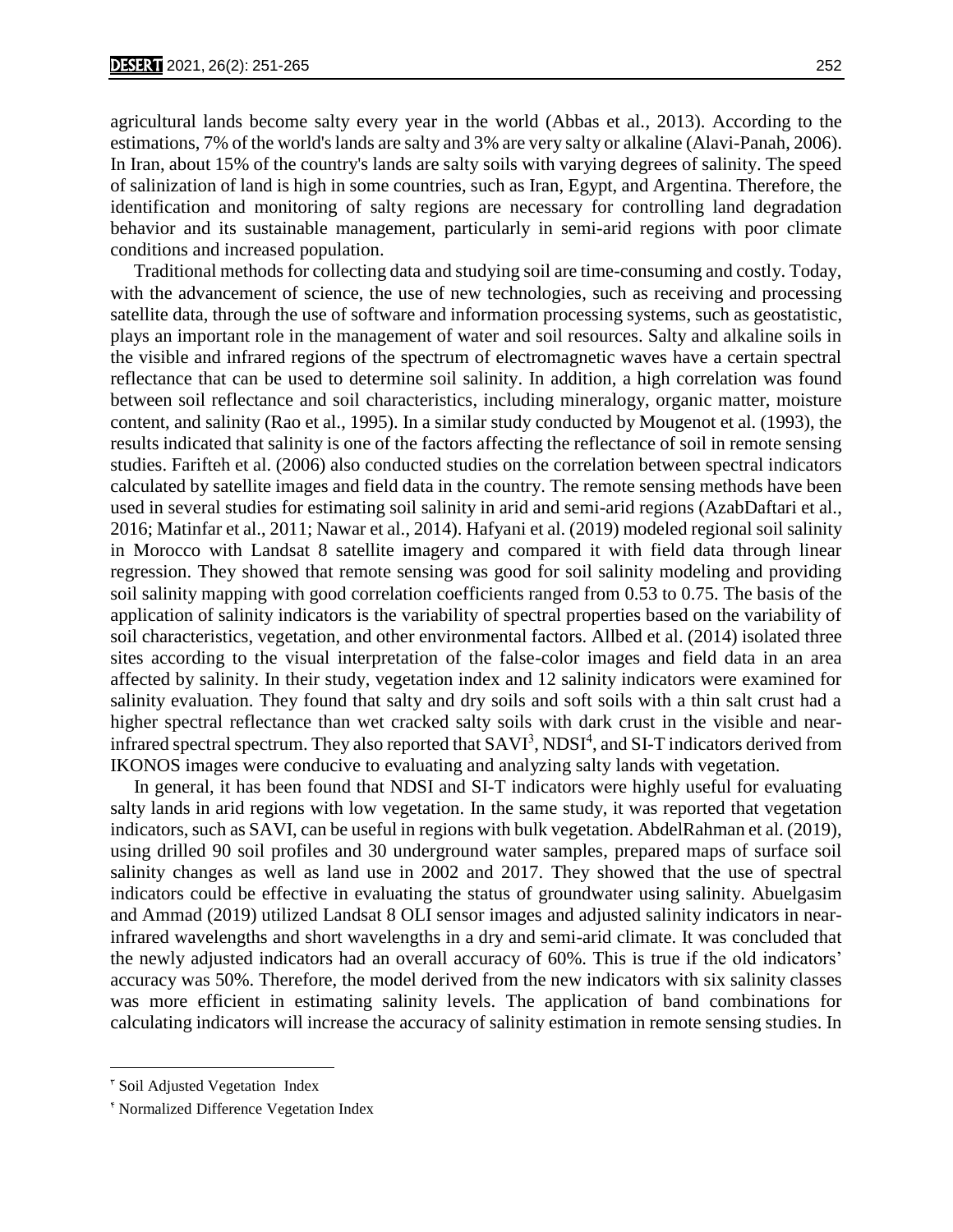this regard, Allbed et al. (2013), in a study on soil salinity modeling in a region of Saudi Arabia, showed that the combination of IKONOS red band and salinity indicators is highly conducive to providing a soil salinity map.

 The use of thermal data could have a significant effect on the study of ground phenomena, including determining soil salinity reflectance. Additionally, El Harti (2016) showed a high correlation between soil salinity and SI using a combination of  $TM^5$  and  $OLI^6$  sensors of Landsat satellite and thermal bands. In other previous studies, green and red and near-infrared TM bands have indicated a high correlation with soil salinity map in Saudi Arabia (Asfaw et al. 2016). Rahmati and Hamzehpour (2017) examined soil salinity with information from satellite images and ground samples. They sampled 188 points in an area of 5000 hectares in the west of Lake Uremia. The results of the multivariate regression showed a high correlation coefficient (0.875) between salinity indicators and ground data. Another method for measuring soil salinity via new techniques is the electromagnetic induction device. Being easily carried, no need for sampling, and being timeeffective are among the advantages of the device. In a study conducted in Australia, researchers could measure the EC (electrical conductivity) of 40 points per day using this device (Williams et al., 1982). Various models of this device are marketed.

 Numerous studies have been conducted on the use of electromagnetic induction device EM38 to evaluate and determine soil salinity (Barbiero et al., 2001; Song et al., 2002). The results are developed as equations that relate readings of the device to the electrical conductivity of water-soil ratios, saturation paste, and EC of soil mass at different depths. Johnston (1996) used the EM38 device in Africa to monitor salinity. In this study, EM38 was found to be a good tool for providing salinity map. However, it requires the simultaneous use of GPS (global positioning system). In India, similar efforts have also been made and it has been argued that by calibrating and applying the proper equations, EM38 can be an efficient tool for rapid identification surveys across the country (Sharma and Gupta, 2000). According to their results, it seems as though the use of this device is cost-effective by emphasizing the mapping of salt-bearing soils in India. The present study aimed to evaluate spectral indicators for the identification of saline soils and determine the relationship between these indicators and electromagnetic induction data. In addition, Provide an integrated model of indicators and magnetic induction data to prepare soil salinity map.

## **Materials and Methods**

#### *Study area*

The study area is located in Hamedan Province. The Ghare Chai River Basin is 5845 square kilometers and the major part is located outside Hamedan Province and in Markazi and Qom Provinces. Ghahavand plain is located on the northern slope of Alvand Mountain and East longitude of 9' 49 °-48° 58' and north latitude of 57' 34°-25' 34°; from the north, it is limited to Razan-Famenin plain, from the east to Daqdaq, Enjili, and Sefid mountains, from the west to Ghezeldaq and Qardash mountains, and from the south to the vast Shara Plain in Markazi Province (Figure 1). This area is physiographically one of flood plains and lowlands with the mean elevation of 1650 m above the sea level, the mean annual rainfall of 260 mm, the mean annual temperature of 11.79 °C, and the mean annual evaporation rate of the surface of the pan evaporation of 2020 mm. The region's climate is semi-arid according to De Matron Method and cold arid according to Amberge

 $\overline{\phantom{a}}$ 

<sup>&</sup>lt;sup> $\triangle$ </sup> Thematic Mapper

<sup>6</sup> Operational Land Imager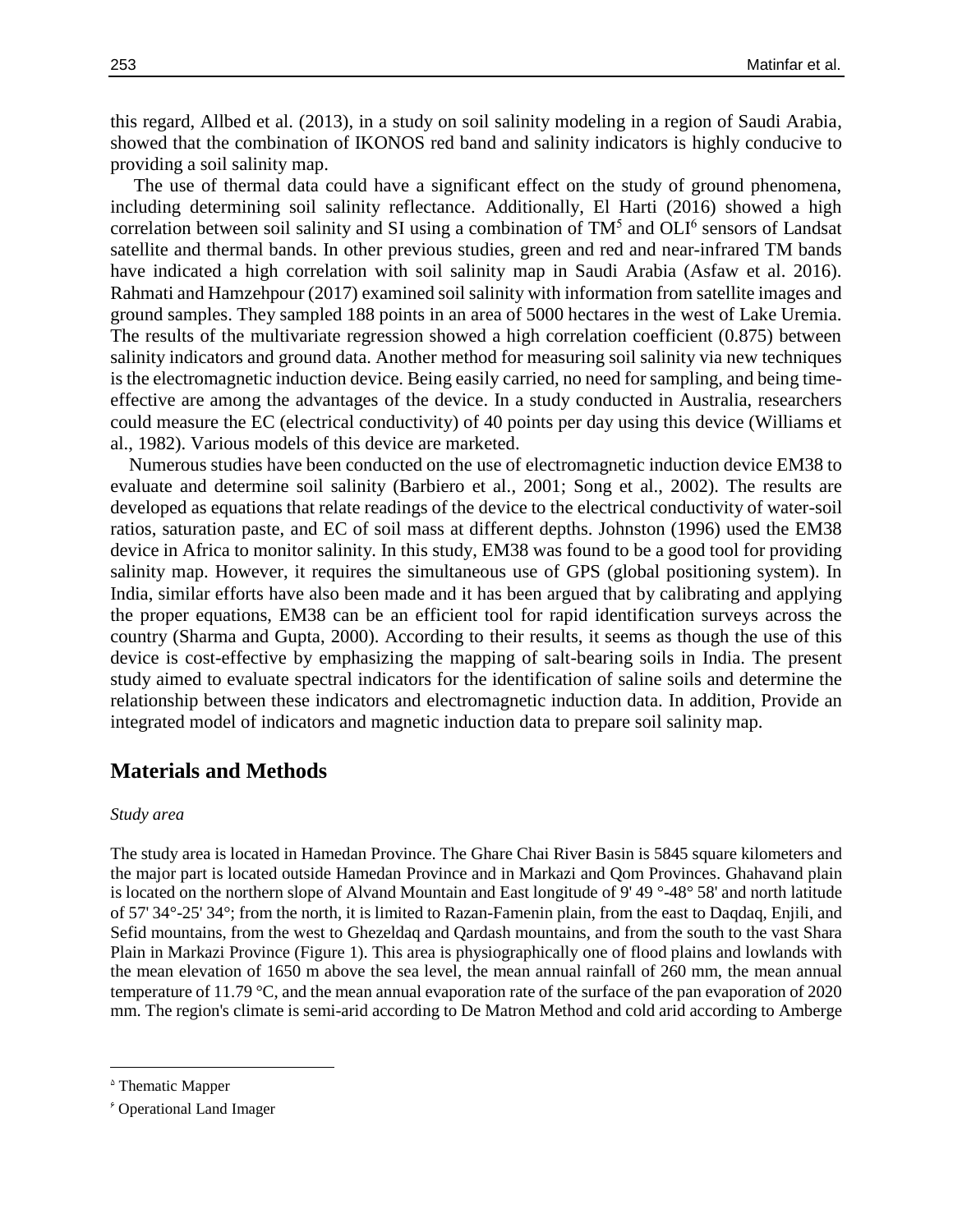



#### **Figure 1.** Location of the study area

#### *Data*

In this study, satellite images, ground data, and electromagnetic induction device data were used. EM38 is specifically designed for salinity examination in terms of agriculture and could be utilized at high speeds. This device is very light (2.5 kilograms in weight) and small (1 meter in length) and has acceptable durability. EM38 employs the principles of electromagnetic induction and can measure the electrical conductivity of the soil mass in milliseconds per meter on the horizontal and vertical surfaces. (Figure 2).

 To select the satellite image, we attempted to select the hottest month of the year in order to have the maximum evaporation and as a result, the maximum accumulation of salts on the surface of the soil. In the present study,in order to evaluate the satellite data capability of the identification and separation of salty soils, nine Landsat 8 bands digital data were used collected in August 2013. In several studies, researchers have used Landsat 8 satellite images for estimating soil salinity (Forkuor, 2017; Abuelqasim et al., 2017). The geometric corrections with less than half-pixel RMSE (Root Mean Square Error) and atmospheric corrections of images were performed via minimal histogram method.

 Using the band combination of Landsat 8 images of the studied area as well as the field observations, the area was divided into nine homogeneous units, in each of which, some points were randomly selected for sampling. Totally, 86 points were selected for the whole region. Subsequently, the coordinates of the points were entered into GPS. The soil samples were taken from a depth of 0-30 in July. Each sample consisted of four sub-samples: one sub-sample in the center and three in three directions, with an angle of 120 degrees (compound sampling) from each other and at a distance of 100 meters from the central sub-sample. This type of sampling is intended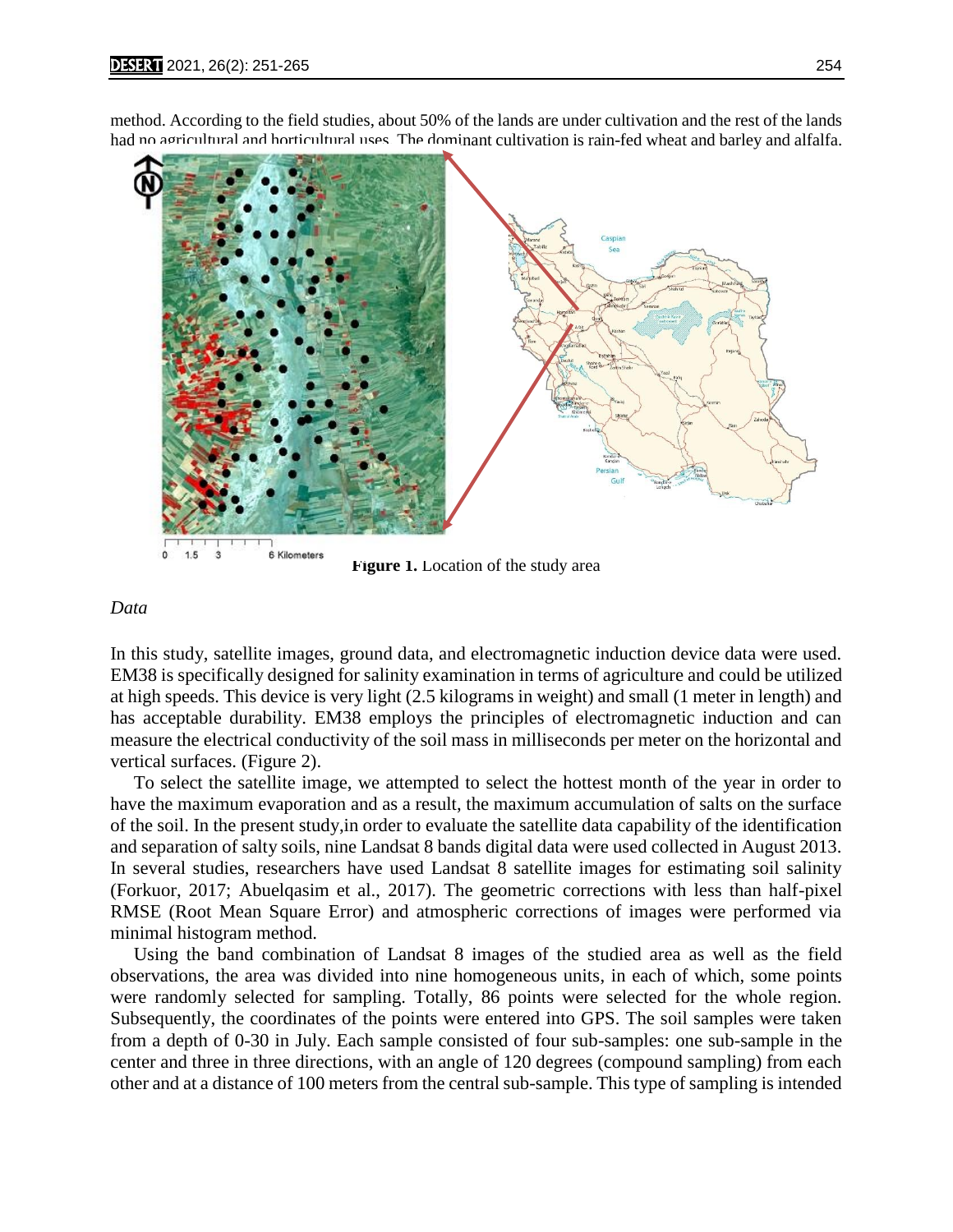to cover at least nine pixels of the image and minimize the effects of geometric errors. The samples were then transferred to the laboratory (Figure 3).



**Figure 3.** Compound sampling method

 In order to determine soil salinity (salinity of saturated paste and apparent electrical conductivity of soil mass) in the study area at the first stage, 86 soil sampling points were taken and at the second stage, using an electromagnetic induction device (EM38), 86 points were read. The number of the readings of each point consisted of two repetitions, in one of which the device had a difference of 90 degrees from the second repetition. Thus, for each point, two readings were made in the horizontal state and two readings were made in the vertical state. By averaging the repetitions of each state, the vertical EMV, and horizontal EMh readings at each point, the electrical conductivity of soil mass (ECa) was determined. It should be noted that no rainfall was reported from the sampling time until the data recording using  $EM_{38}$ . Calibration of  $EM_{38}$  is related to the development of appropriate equations for estimating soil salinity by readings of the device. At this stage, several methods have been recommended by various researchers, but the proper method is to calibrate the development of regression equations under local and individual conditions for each unit of work in each region, which was used herein (Rahimian et al., 2010, Huang J. et al., 2014). After being transferred to the laboratory, the soil samples were dried under the laboratory conditions and passed through a 2-mm sieve. Afterwards, some physical and chemical properties were measured using standard methods. The texture was measured via the hydrometric method (Day 1965) and soil acidity was measured in a saturated paste using a fully automatic pH meter (Thomas, 1997). EC was measured in a saturated paste with a conductivity meter in dS / m and apparent electrical conductivity of soil mass (ECa) was measured using EM<sup>38</sup> (Li et al., 2006). Calcium carbonate was measured by return titration, neutralization of chloride-neutralized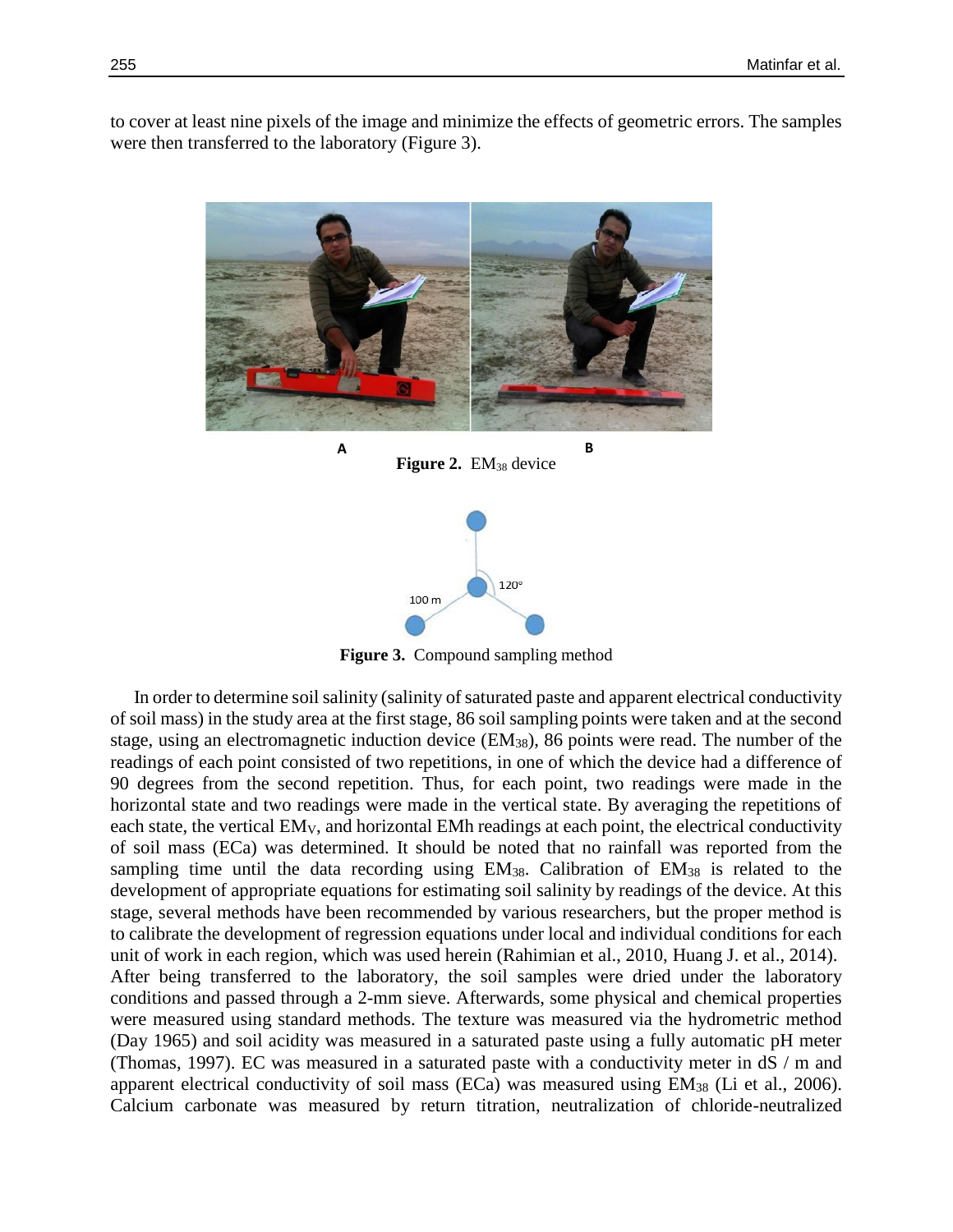neutralizing matter, and extra titration with soda (Lagacherie et al., 2008). Soluble calcium and magnesium were measured in saturated paste using complex titration (EDTA) method. Soluble sodium and potassium were measured with photometric measurements employing a photometric method (Lagacherie et al., 2008). Carbonate and Bicarbonate were measured via titration of sulfuric acid and equivalent carbonate and bicarbonate were calculated. Bulk density was measured by the clod and paraffin method. Organic carbon was measured through Walky and Black (1934) method. The spectral indices studied herein were calculated utilizing spectral bands of OLI and TIRS (Thermal Infrared Sensor) sensors, as presented in Table 1.

 **Table 1.** Summary of some widely used vegetation and soil salinity indices

| <b>Table 1.</b> Summary of some widely used vegetation and soil sailmly mores |                                           |                                  |
|-------------------------------------------------------------------------------|-------------------------------------------|----------------------------------|
| Index                                                                         | Formulation                               | Reference                        |
| <b>NDVI</b> (Normalized Difference                                            | $B5 - B4$                                 | Rouse J. et al. (1974)           |
| Vegetation Index)                                                             | $B5 + B4$                                 |                                  |
| VSSI (Vegetation Soil Salinity Index)                                         | $2 * B3 - 5 * (B4 + B5)$                  | Khan N. M. et al. (2005)         |
|                                                                               |                                           |                                  |
| <b>COSRI</b> (Combined Spectral                                               | $\left[\frac{B2+B3}{BA+B5}\right]$ * NDVI | Fernandez-Buces N. et al. (2006) |
| Response Index)                                                               |                                           |                                  |
| BI (Brightness Index)                                                         | $\sqrt{(B4)^2 + (B5)^2}$                  | Tripathi N.K. et al. (1997)      |
|                                                                               |                                           |                                  |
| SI <sub>1</sub>                                                               | B <sub>2</sub>                            | Abbas A. and Khan S. (2007)      |
|                                                                               | $\overline{B4}$                           |                                  |
| SI <sub>2</sub>                                                               | $B2 - B4$                                 | Abbas A. and S. (2007)           |
|                                                                               | $B2 + B4$                                 |                                  |
| SI <sub>3</sub>                                                               | $B3*B4$                                   | Abbas A. et al. (2007)           |
|                                                                               |                                           |                                  |
| SI <sub>4</sub>                                                               | B2<br>$\sqrt{B2*B4}$                      | Khan S. et al. (2005)            |
|                                                                               |                                           |                                  |
| SI <sub>5</sub>                                                               | $\sqrt{B3*B4}$                            | Douaoui A. E. K. et al. (2006)   |
|                                                                               |                                           |                                  |
|                                                                               |                                           |                                  |
| SI <sub>6</sub>                                                               | $\sqrt{(B3)^2 + (B4)^2 + (B5)^2}$         | Douaoui A. E. K. et al. (2006)   |
|                                                                               |                                           |                                  |
| SI <sub>7</sub>                                                               | $\sqrt{(B3)^2 + (B4)^2}$                  | Douaoui A. E. K. et al. (2006)   |
|                                                                               |                                           |                                  |
| SI <sub>8</sub>                                                               | $B2 + B4$                                 | Abbas A. and Khan S. (2007)      |
|                                                                               | $\overline{B3}$                           |                                  |
| SI <sub>9</sub>                                                               | $B4 + B5$                                 | Abbas A. and Khan S. (2007)      |
|                                                                               |                                           |                                  |
| SI <sub>10</sub>                                                              | B <sub>3</sub><br>$\sqrt{B4*B5}$          | Abdel Rahman M.A.E (2019)        |
|                                                                               |                                           |                                  |
| $\mathrm{SI}_{11}$                                                            |                                           | Allbed A. et al. $(2014)$        |
|                                                                               | $\sqrt{(B4)^2 + (B5)^2}$                  |                                  |
| NDSI (Normalized Differential Salinity                                        | $(B4 - B5)$                               | Khan S. et al. (2005)            |
| Index)                                                                        |                                           |                                  |
|                                                                               | $(B4 + B5)$                               |                                  |
| SR (Salinity Ratio)                                                           | $(B4 - B5)$                               | Abdel Rahman M.A.E (2019)        |
|                                                                               | $(B3 + B5)$                               |                                  |

### **Results and Discussion**

Table 2 depicts the summary of statistical data. Table 2 represents the significance level of Kolmogorov-Smirnov and Shapiro-Wilk tests to determine the normality of the data. High standard deviation of salinity values and sodium absorption ratio indicated that the changes in salinity and alkalinity in the region were high. All the data are right-skewed and according to the significance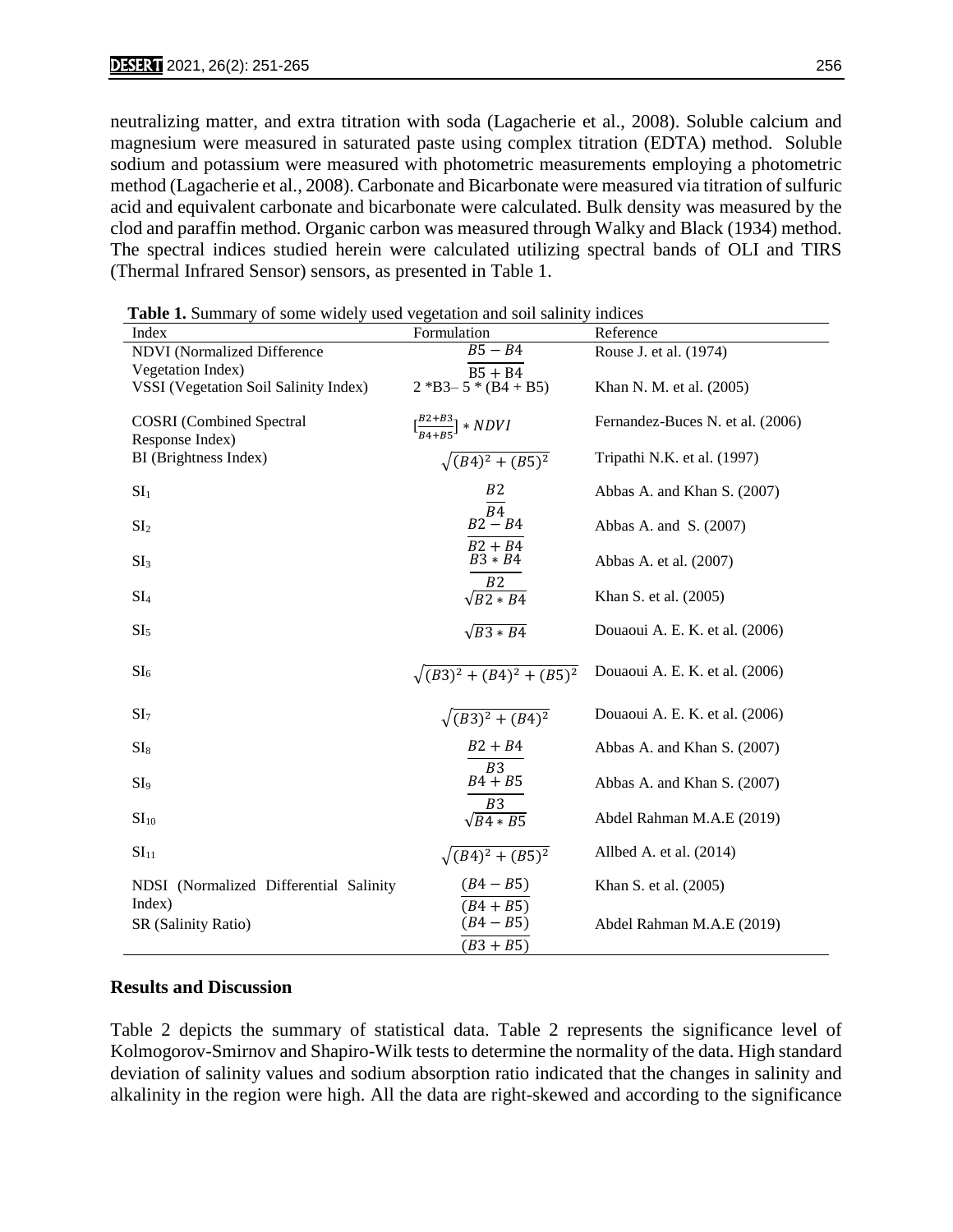|                                                                                      | level is more than 5%, the data can be assumed to have high normal confidence. As shown in        |                 |           |       |       |      |    |            |  |  |
|--------------------------------------------------------------------------------------|---------------------------------------------------------------------------------------------------|-----------------|-----------|-------|-------|------|----|------------|--|--|
| Figures 4 and 6, the variables Vertical EM and salinity have no normal distribution. |                                                                                                   |                 |           |       |       |      |    |            |  |  |
|                                                                                      | <b>Table 2.</b> Statistical summary of the salinity values measured and read via EM <sub>38</sub> |                 |           |       |       |      |    |            |  |  |
| Significance level                                                                   |                                                                                                   |                 |           |       |       |      |    |            |  |  |
| Shapiro-                                                                             | Kolmogorov-                                                                                       |                 | Standard  |       |       |      |    |            |  |  |
| Wilk                                                                                 | Smirnov                                                                                           | <b>Skewness</b> | Deviation | Mean  | Max   | Min. | n  |            |  |  |
| $\Omega$                                                                             |                                                                                                   | 2.05            | 49.30     | 56.27 | 269   | 6    | 86 | <b>EMV</b> |  |  |
| $\Omega$                                                                             | $\Omega$                                                                                          | 2.45            | 39.57     | 43.06 | 235   | 3.5  | 86 | <b>EMH</b> |  |  |
| $\Omega$                                                                             |                                                                                                   | 1.89            | 19.70     | 11.88 | 68.10 | 0.51 | 86 | ECe        |  |  |

0 0 1.76 34.82 24.66 124.50 0.70 86 SAR

level (less than 5%) for all the data, the data had no normal distribution. Usually, if the significance level is more than 5%, the data can be assumed to have high normal confidence. As shown in



Figure 4. Frequency distribution of EM<sub>v</sub> data before normalizing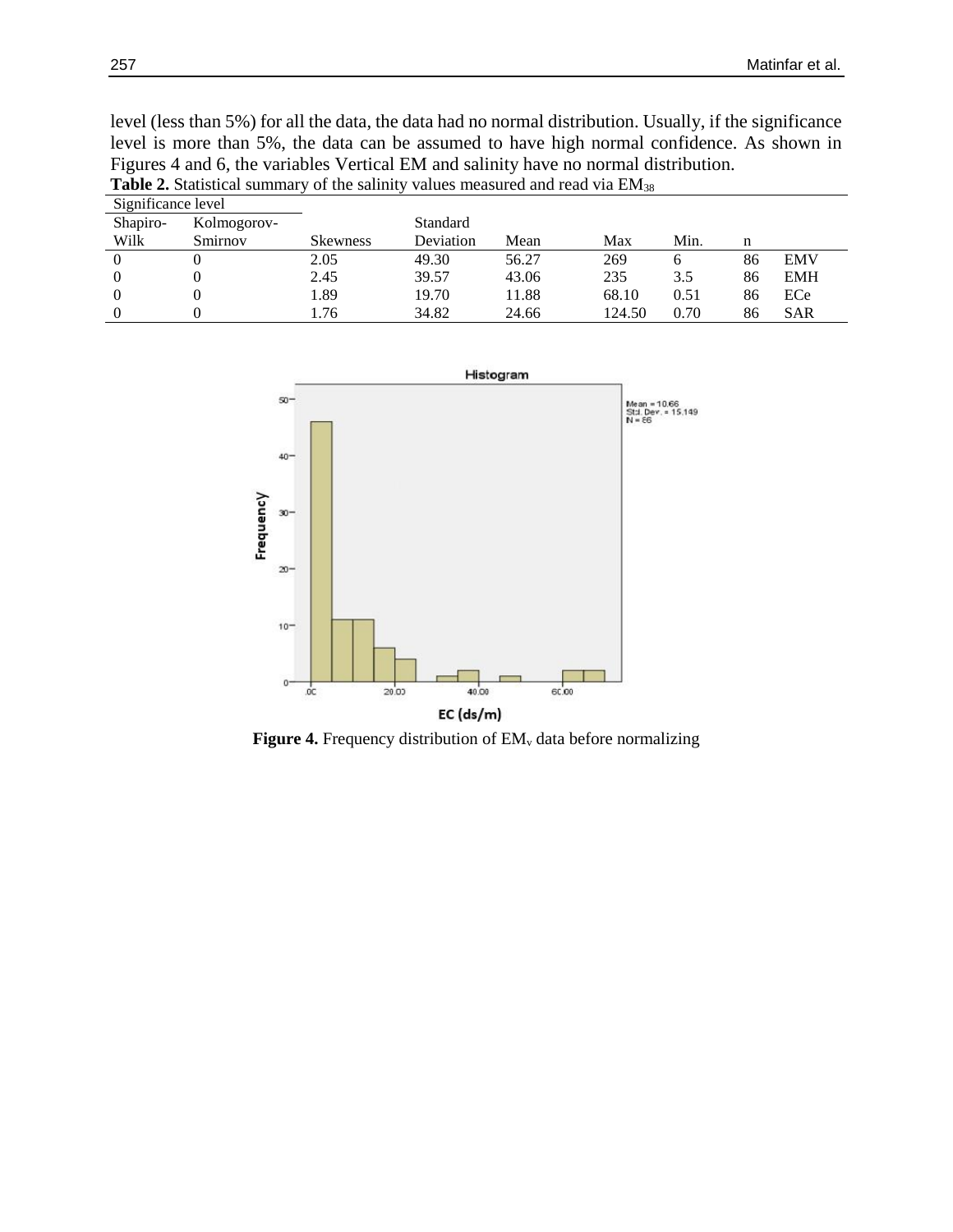

Figure 5. Frequency distribution of EM<sub>v</sub> data after normalization



**Figure 6.** Distribution of ECe data before normalization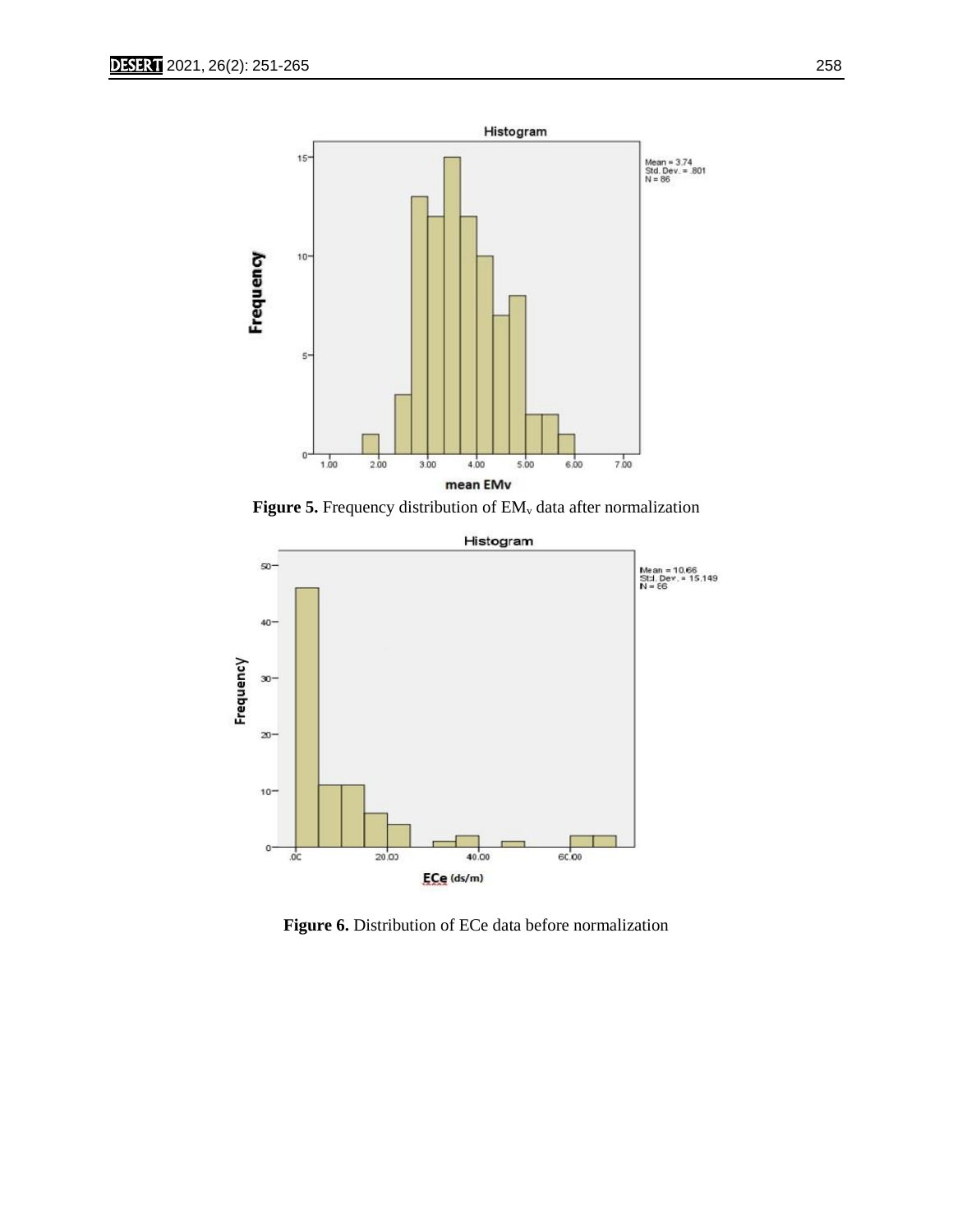

**Figure 7.** Distribution of ECe data after normalization

 Logarithmic transformation was used to normalize the data. Table 3 exhibits the statistical summary of the data after normalization. Accordingly, the data skewness after the normalization reduced and the significance level of both tests of all the data was over 0.05, which indicated the normalization of the data. Figures 5 and 7 illustrate the normal distribution of vertical  $EM_v$  and salinity data.

| Significance level |                    | Standard        |           |      |         |         |    |                 |
|--------------------|--------------------|-----------------|-----------|------|---------|---------|----|-----------------|
| Shapiro-Wilk       | Kolmogorov-Smirnov | <b>Skewness</b> | Deviation | Mean | Maximum | Minimum |    |                 |
| 0.36               | 0.20               | 0.33            | $0.80\,$  | 3.73 | 5.77    | .79     | 86 | EM <sub>v</sub> |
| 0.20               | 0.18               | 0.23            | 0.77      | 3.45 | 5.46    | 1.25    | 86 | EMh             |
| 0.08               | 0.08               | 0.74            | .53       | .25  | 4.22    | $-0.67$ | 86 | ECe             |
| 0.12               | 0.20               | 0.22            | .43       | 2.26 | 4.82    | $-0.35$ | 86 | <b>SAR</b>      |

**Table 3.** Statistical summary of the salinity data and EM<sub>38</sub> readings after normalization

 A multivariate linear regression method was used to determine soil salinity via various EM<sup>38</sup> readings. Table 4 demonstrates regression coefficients between the readings of the electromagnetic conductivity device and soil salinity. The results revealed that the highest coefficient of determination  $(R<sup>2</sup>)$  belonged to the third equation  $(0.78)$ . Moreover, the lowest coefficient of determination was observed in the fourth equation (0.68). Table 4 shows that all the equations had high regression coefficients. As could be seen, the coefficient of determination is slightly different with the corrected coefficient of determination  $R^2_{adj}$ , indicating the reliability of the equations. Table 4 also represents the best regression equations obtained from the calibration stage of the electromagnetic induction device to estimate soil salinity. Determining the most efficient equations for determination of salinity at the sampling points (37 soil samples) and the accuracy of each of these equations with generalizing to other points without sampling (49 points where only EM<sup>38</sup> readings were made), it was possible to estimate salinity (ECe) for the 86 points. According to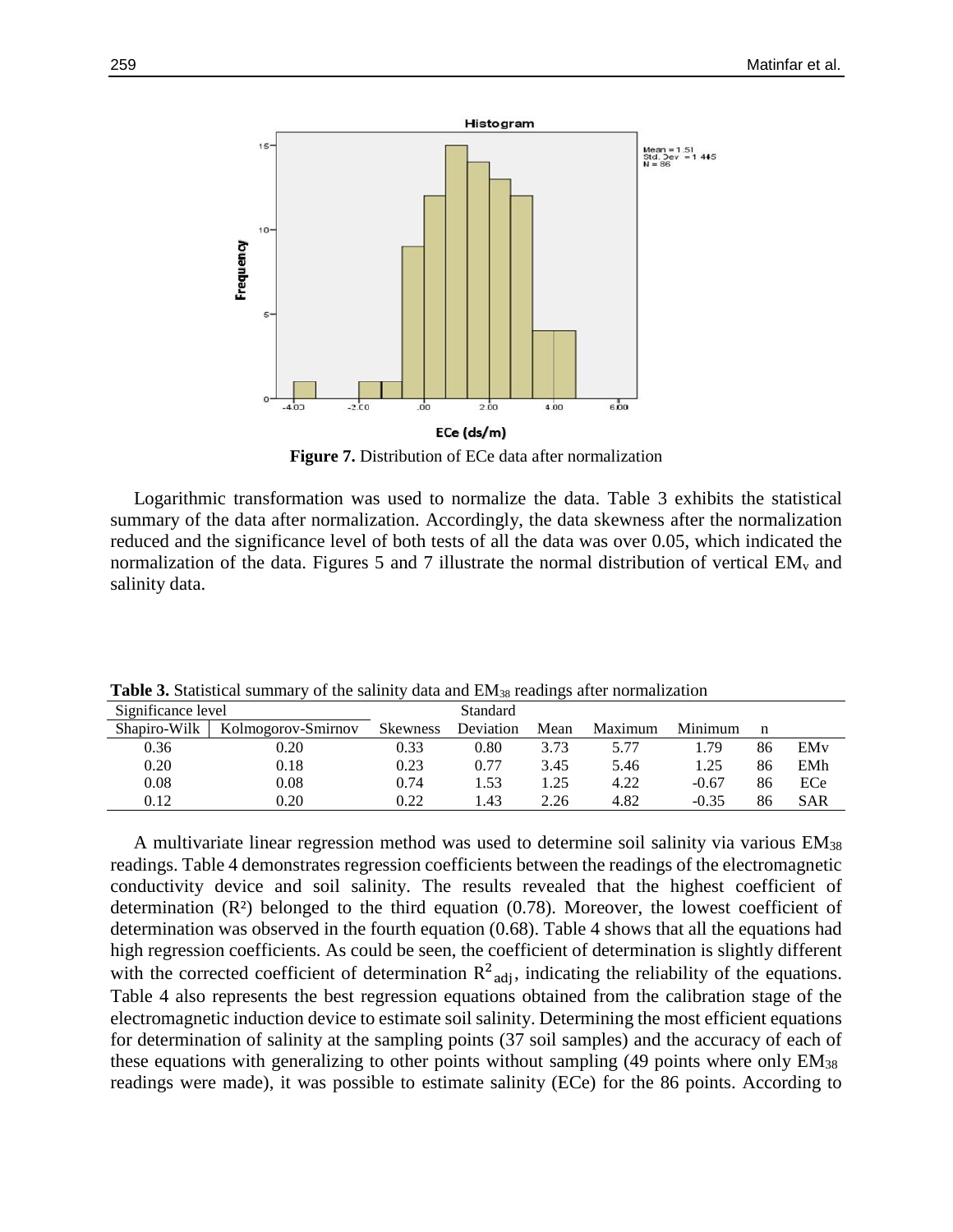Table 4,in order to estimate ECe and SAR, Equations (3) and (6) were used, respectively (the highest coefficient of determination).

|                 |       |      | $\cdots$                                                               |     |
|-----------------|-------|------|------------------------------------------------------------------------|-----|
| $R^2$ Corrected | $R^2$ |      | Equation                                                               | No. |
| 0.74            | 0.75  | 0.86 | $ECe = 0.351$ EM <sub>h</sub> -5.015                                   |     |
| 0.77            | 0.77  | 0.88 | $ECe = 0.284$ EM <sub>y</sub> - 4.779                                  |     |
| 0.74            | 0.75  | 0.87 | $\text{ECe} = (0.617 \text{ EM}_{h}) - (0.212 \text{ EM}_{v}) - 4.530$ | 3   |
| 0.73            | 0.73  | 0.85 | $SAR = 0.616$ $EM_h - 4.955$                                           |     |
| 0.67            | 0.68  | 0.82 | $SAR = 0.490$ $EM_v - 4.640$                                           |     |
| 0.75            | 0.77  | 0.87 | $SAR = (1.560 \text{ EM}_{h}) - (0.788 \text{ EM}_{v}) - 3.231$        |     |

**Table 4.** Regression equations between salinity and the horizontal  $(EM_h)$  and vertical  $(EM_v)$  readings

Determining the significant regression relations between EM<sub>38</sub> readings and salinity of soil saturation paste, it was also possible to estimation of salinity at unsampled points.Therefore, using these equations, the salinity of soil saturation paste and sodium absorption ratio were predicted for 86 points; the results are summarized in Table 5. The findings revealed that given the significance level of the two relevant tests (less than 0.05) and skewness of above 2 (right- skewness), the data did not have a normal distribution. Figure 7 shows the normalized estimated ECe data. Thus, using logarithmic transformation, the data became close to normal. Normalizing the data, the significance level of the Shapiro-Wilk test for ECe and SAR increased to 0.068 and 0.303, respectively, and the data distribution became close to normal.

**Table 5.** Statistical summary of ECe and SAR estimated values using horizontal (EM<sub>h</sub>) and vertical (EM<sub>v</sub>) readings

|         | Significance level | <b>Skewness</b> | Standard  | Mean  | Maximum | Minimum | n  | Parameter  |
|---------|--------------------|-----------------|-----------|-------|---------|---------|----|------------|
| Shapiro | Kolmogorov-        |                 | Deviation |       |         |         |    |            |
| -Wilk   | Smirnov            |                 |           |       |         |         |    |            |
|         |                    | 2.44            | 15.14     | 10.65 | 68.1    | 0.02    | 86 | ECe        |
|         |                    | 2.50            | 26.37     | 20.11 | 124.5   | 0.21    | 86 | <b>SAR</b> |

 The results obtained herein indicated that ECe had a high correlation (0.928) with SAR and the indices with a high correlation with ECe were SI6, SI11, BI, SI10, and VSSI (Table 6); they are consistent with the results of Khan et al. (2001). They also showed that BI and SI indices are closely correlated with the salinity levels in salt-affected soils. The indices with no significant correlations included COSRI, IR, NDSI, NDVI, SI7, SI8, SI9, SIT, and SR. Furthermore, SI3, SI4, SI5, and SI7 indices had an acceptable correlation. In a study by Ezhirabi et al. (2015) on soil salinity zonation using satellite images in Gorgan, BI and NDSI revealed a high correlation with soil salinity.

 After normalizing ECe and the data of all the indices, regression equations were determined using stepwise regression. To this end, ECe was introduced as a dependent variable and indices and measured induced values were introduced as independent variables. Finally, SI6 and SI11 salinity indices and  $EM_v$  values were included in the regression model. As shown in Table 7, Equation (1) has a relatively high  $\mathbb{R}^2$  and  $\mathbb{R}^2$  is slightly different with  $\mathbb{R}^2$ <sub>adj</sub>. This indicates that all the independent variables are included in the estimation of dependent variables. Using this model, soil salinity map was calculated and the verification results are exhibited in Table 7.

 The classified salinity map, resulted from Equation (1), was assessed with experimental samples (ground truth map). The classification error matrix was calculated and subsequently, the user accuracy, producer accuracy, the total accuracy, and Kappa coefficient were calculated and evaluated with diagonal and non-diagonal pixels of the corresponding Tables (Table 8). Based on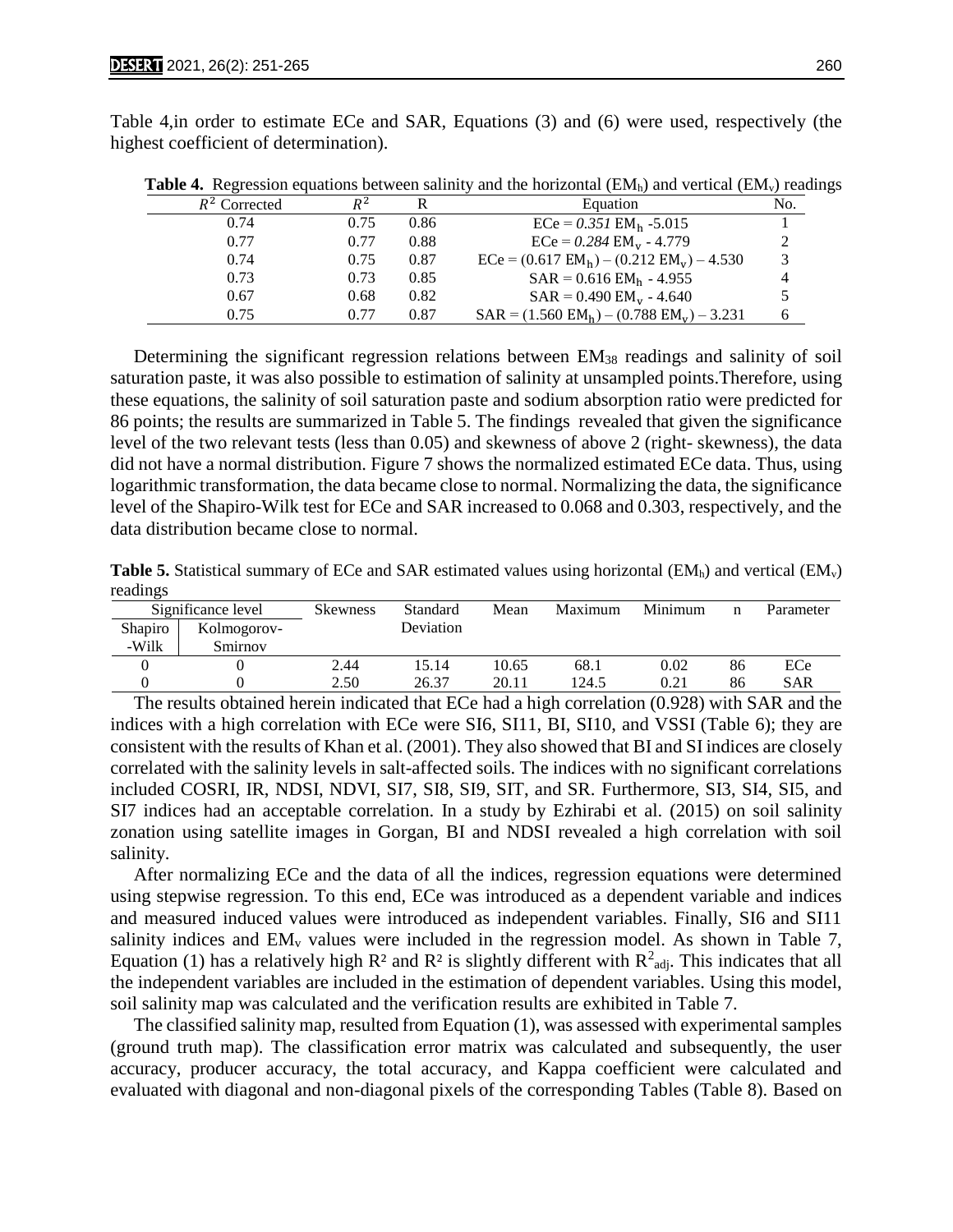the results, the overall accuracy and kappa coefficient was high, which suggested the high accuracy of the model in estimating salinity and producing a salinity map. Salinity map showed that the central and northern regions had the highest salinity values (S4 ,S3), which corresponded to areas with light crusts, puffy crusts, and sparse vegetation.

| <b>SAR</b>           | ECe               |                  |
|----------------------|-------------------|------------------|
| $0.89**$             | 1                 | ECe              |
| 1                    | $0.89**$          | <b>SAR</b>       |
| $0.77***$            | $0.81**$          | BI               |
| $-0.12$              | $-0.14$           | <b>COSRI</b>     |
| $0.77***$            | $0.81**$          | EM <sub>v</sub>  |
| 0.12                 | 0.18              | <b>NDSI</b>      |
| $-0.10$              | $-0.13$           | <b>NDVI</b>      |
| $-0.22$ <sup>*</sup> | $-0.29*$          | SI1              |
| $-0.25*$             | $-0.25*$          | SI <sub>2</sub>  |
| $0.44***$            | $0.61^{\ast\ast}$ | SI3              |
| $0.48***$            | $0.54***$         | SI4              |
| $0.48***$            | $0.54***$         | SI <sub>5</sub>  |
| $0.77***$            | $0.81**$          | SI <sub>6</sub>  |
| $0.48***$            | $0.54***$         | SI7              |
| $-0.24$              | $-0.18$           | SI <sub>8</sub>  |
| 0.15                 | 0.14              | SI <sub>9</sub>  |
| $0.72***$            | $0.78***$         | <b>SI10</b>      |
| $0.77***$            | $0.81***$         | S <sub>111</sub> |
| $-0.14$              | 0.13              | EMh              |
| 0.11                 | 0.13              | SR               |
| $0.67**$             | $0.72***$         | <b>VSSI</b>      |

 **Table 6.** Correlation of indicators with ECe and SAR after normalization

\*Significant at a level of 95%

\*\* Significant at a level of 99%

|  |  |  | <b>Table 7.</b> Regression relation between the indices and $EMv$ measurement with ECe |  |
|--|--|--|----------------------------------------------------------------------------------------|--|
|--|--|--|----------------------------------------------------------------------------------------|--|

| $R^2$ Corrected | $R^2$ |                                                 | Equation $(1)$ |                                                   |
|-----------------|-------|-------------------------------------------------|----------------|---------------------------------------------------|
| 0.69            | 0.69  | 0.75                                            |                | $EC_e = 10.1$ EMv – 12.9 SI6 + 3.57 SI11 – 109.27 |
|                 |       |                                                 |                |                                                   |
|                 |       | <b>Table 8.</b> Accuracy classification results |                |                                                   |
| Kappa Index     |       | Overall accuracy                                | User accuracy  | Producer accuracy                                 |

 The independent variables of Equation (1) were classified by the maximum likelihood algorithm and the percentage of information classes in the study area was calculated. The results are demonstrated in Figure 9.As could be seen, land use of wheat and alfalfa had the largest area in the region Figure 10 shows the salinity class of all the classified lands. Based on our findings, arable lands could be classified into no salinity to low salinity, which indicated the effect of agricultural operations on leaching of salts and removal of salts from the root environment of plants. The highest level of salinity belonged to the salty lands with white crust classified in the S4 class. This implied the accumulation of salt in the surface soil in the hot season due to the predominance of evapotranspiration over rainfall and the lack of leaching of salts during the year.

 As shown in Figure 10, 42.08% of the lands had a salinity problem (Alfalfa land and Wheat grass) and it is expected that the amount increase in the coming years due to the excessive use of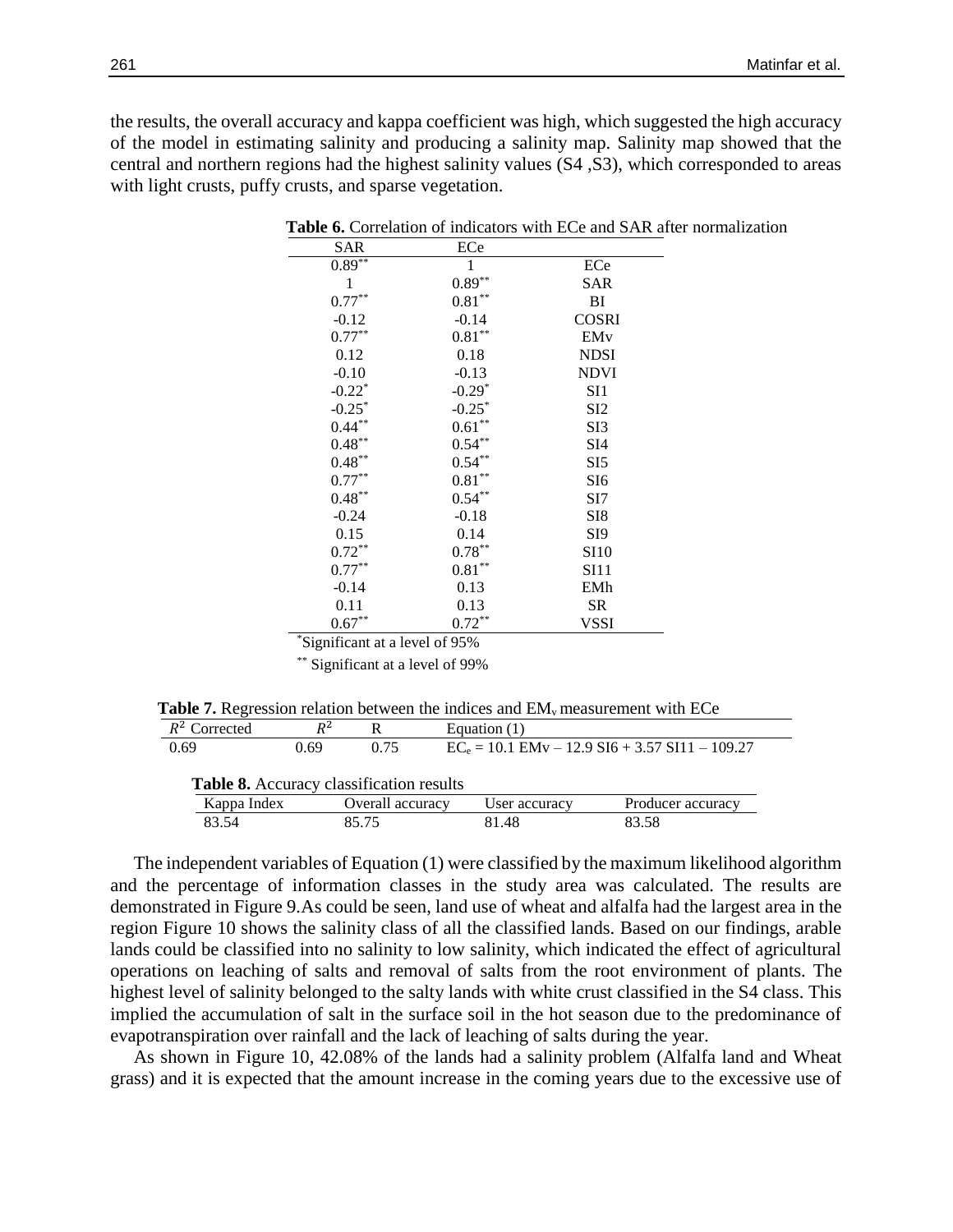groundwater. Particularly, shallow plowed land seems to be highly prone to becoming an abandoned land.



Figure 8. Salinity map calculated based on the model

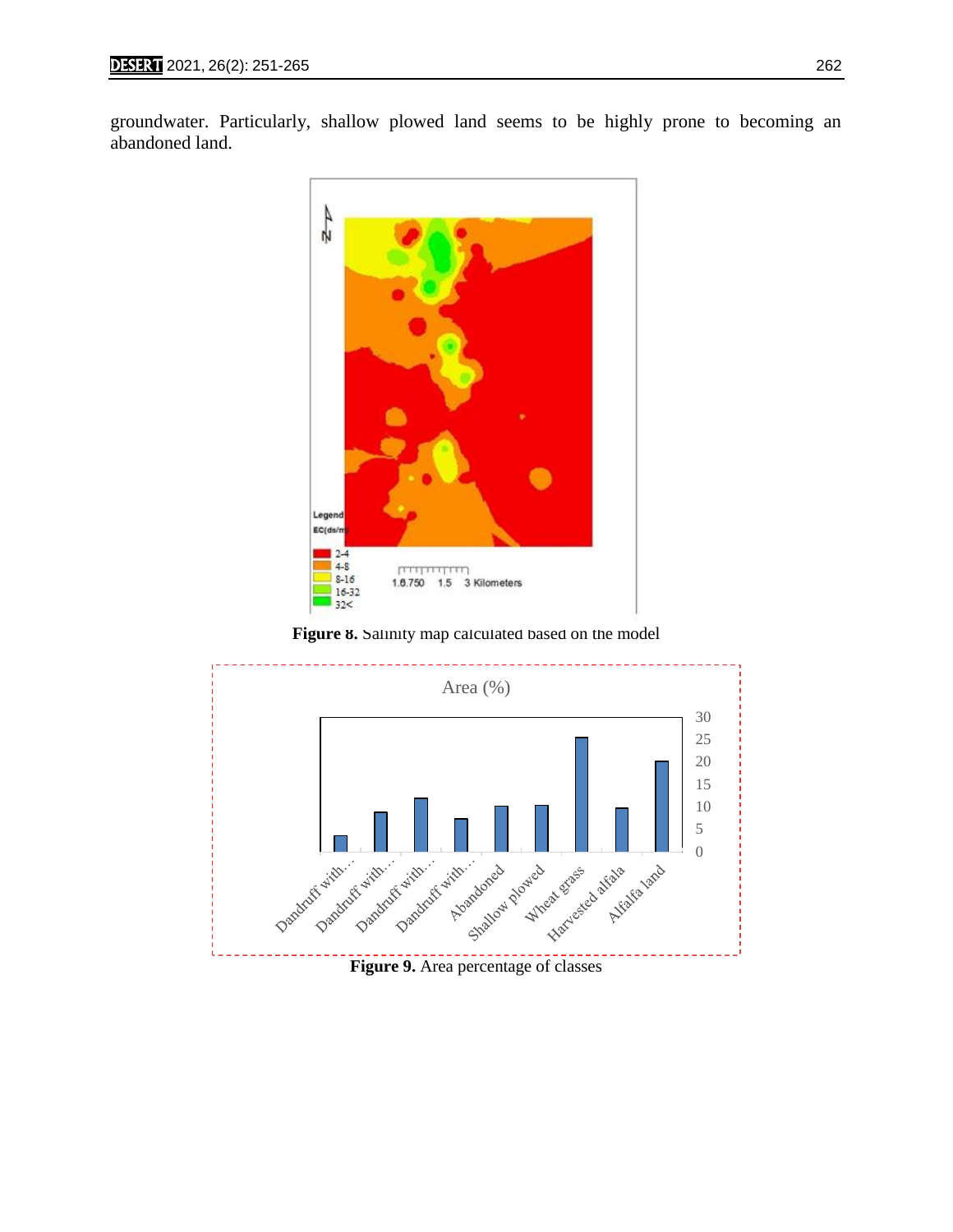

**Figure 10.** Determination of salinity class for classified land

| <b>Table 9.</b> Area of salinity classes |  |  |  |
|------------------------------------------|--|--|--|
|------------------------------------------|--|--|--|

| Area $(\% )$ | Area (ha) | Explanation                                                          | Class          |
|--------------|-----------|----------------------------------------------------------------------|----------------|
| 25.52        | 4392.72   | No salinity $\text{EC}$ <4)                                          | $S_0$          |
| 32.38        | 5573.34   | Low salinity $(4 < EC < 8)$                                          | $S_1$          |
| 17.61        | 3031.02   | Medium salinity $(8 E<16)$                                           | $S_2$          |
| 20.78        | 3576.87   | High salinity (16 <ec<32)< td=""><td><math>S_3</math></td></ec<32)<> | $S_3$          |
| 3.68         | 633.87    | Very high salinity (32 <ec)< td=""><td>S<sub>4</sub></td></ec)<>     | S <sub>4</sub> |

 The results also revealed that about 25% of the land in the region was in the salinity class of very high to high and only 25% was in the no salinity class. Therefore, 50% of the lands are at the risk of salinity intensification (Table 9). In the future, these lands may be classified in the high to very high salinity class.

# **Conclusions**

In the present work, the sampling sites were selected for measurement of salinity using conventional lab techniques and via electromagnetic induction instruments, considering photomorphic approach based upon false color composite and land use patterns. The evaluation capability of Landsat 8 satellite showed that it has the ability to identify saline soils. Analysis of spectral indices implied that soil salinity can be identified in the visible spectrum (blue, green, and red band). Additionally, bands 5, 6, and 7 in the saline soils had spectral interference with moderate vegetation canopy. Of course, these bands could be useful for distinguishing between white and gray crust salty lands. The salt crust lands exhibited the highest reflectance in the reflectance bands of the white and smooth crust. The gray crust had the least spectral reflectance. Distinguishing the abandoned soils from shallow plowed land was also hardly feasible and led to spectral interference and reduced user accuracy for classifying these classes. The obtained results results show that the combination of bands 5 and 6 causes the highest separation of saline crusts and gray crusts. Moreover, SI6 and SI11 salinity indices and EMv values were included in the best regression model and were found to be the most appropriate parameters for calculating the salinity map and spatial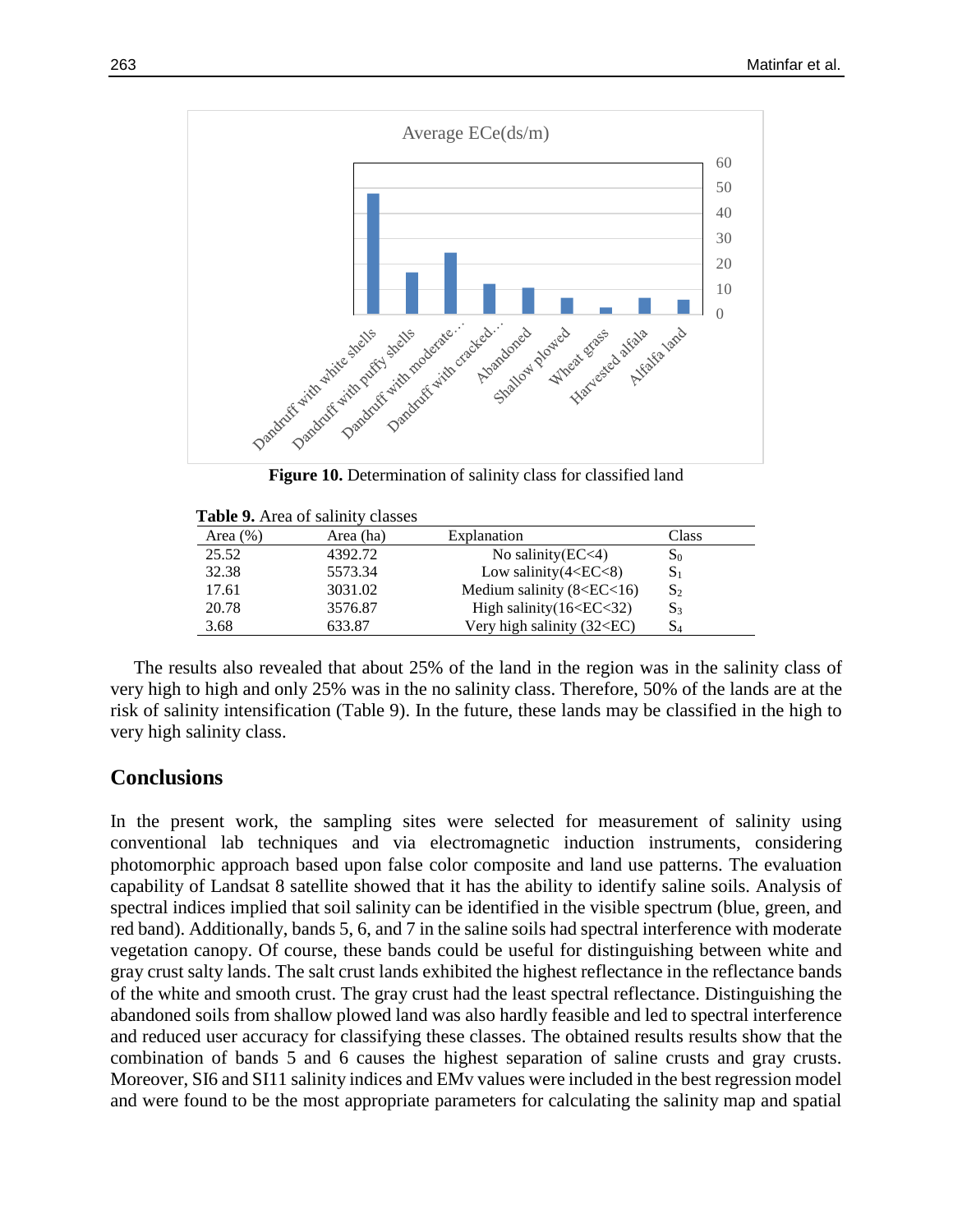distribution of salinity. Yao Rongjiang and Yang Jingsong (2010) concluded that the estimated salinity of the EM device has a high correlation with the measured salinity and increases the accuracy of salinity measurement in soil layers. The evaluation of the land use classes indicated that wheat and alfalfa crops have the highest area. Furthermore, agricultural lands at low salinity levels  $(S_0$  and  $S_1$ ) and salty lands with white crust had the highest salinity levels  $(S_4)$ . In total, 42.8% of the land had salinity problems. In general, this study and other studies on soil salinity monitoring using remote sensing (Fernandez-Buces et al. 2006) shed light on the fact that a combination of remote sensing and EM device measurements contributes to accurately estimating soil chemical properties, including soil salinity. The results also showed salinity indices SI6 and SI11 and vertical measurement of salinity with EM38 device are the most important parameters in modeling soil salinity estimation in arid region and the results of producing soil salinity map with these parameters with an overall accuracy of 85% and kappa coefficient is 0.83, these results demonstrate the success of combining spectral data and salinity measurements with EM38 device.

# **References**

- Abbas A, Khan S, Hussain N, Hanjra MA, Akbar S. 2013. "Characterizing soil salinity in irrigated agriculture using a remote sensing approach." Physics and Chemistry of the Earth Parts A/B/C, vol.
- Abbas A, Khan S. 2007. Using remote sensing techniques for appraisal irrigated soil salinity. International Congress on Modelling and Simulation (MODSIM), Modelling and Simulation Society of Australia and New Zealand, Brighton.
- AbdelRahman M, Metwaly M, Shalaby A. 2019. Quantitative assessment of soil saline degradation using remote sensing indices in Siwa Oasis. Remote Sensing Applications: Society and Environment 13 (2019) 53–60.
- Abuelgasim A, Ammad R. 2017. Mapping Sabkha Land surfaces in the United Arab Emirates (UAE) using Landsat 8 data, principal component analysis and soil salinity information. Int. J. Eng. Manuf. 7 (4).
- Abuelgasim A, Ammad R. 2019. Mapping soil salinity in arid and semi-arid regions using Landsat 8 OLI satellite data, Remote Sensing Applications: Society and Environment 13 (2019) 415–425.
- Alavi Panah S. 2003. Application of remote sensing in Geoscience (Soil Science). University of Tehran, Samt Publications. p. 67-134.
- Alavi Panah S. 2006. Remote sensing, principles and application. University of Tehran, Samt Publications.
- Allbed A, Kumar L, Aldakheel Y. 2014. "Assessing soil salinity using soil salinity and vegetation indices derived from IKONOS high-spatial resolution imageries: Applications in a date palm dominated region." Geoderma 230: 1-8.
- Allbed A, Kumar L. 2013. Soil salinity mapping and monitoring in arid and semi-arid regions using remote sensing technology: a review. Adv Remote Sens 2(December):373–385. https://doi.org/10.4236/ ars.2013.24040.
- Asfaw E, Suryabhagavan KV, Argaw M. 2016. Soil salinity modeling and mapping using remote sensing and GIS: The case of Wonji sugar cane irrigation farm, Ethiopia." Journal of the Saudi Society of Agricultural Sciences.
- Azabdaftari A, Sunarb F. 2016. "Soil salinity mapping using multitemporal Landsat data." in The International Archives of the Photogrammetry, Remote Sensing and Spatial Information Sciences, Volume XLI-B7, 2016 XXIII ISPRS Congress, 12–19 July 2016, Prague, Czech Republic.
- Barbiero L, Cunnac S, Mana L, Laperrousaz C, Hammecker C, Maeght JL. 2001. "Salt distribution in the Senegal middle valley: Analysis of a saline structure on planned irrigation schemes from N'Galenka creek." Agricultural Water Management 46(3): 201-213.
- Day RP. 1965. Pipette method of particle size analysis. In: Methods of soil analysis. Agronomy 9.ASA USA.p. 553-562.
- Douaoui A, Herve N, Walter C. 2006. "Detecting salinity hazards within a semiarid context by means of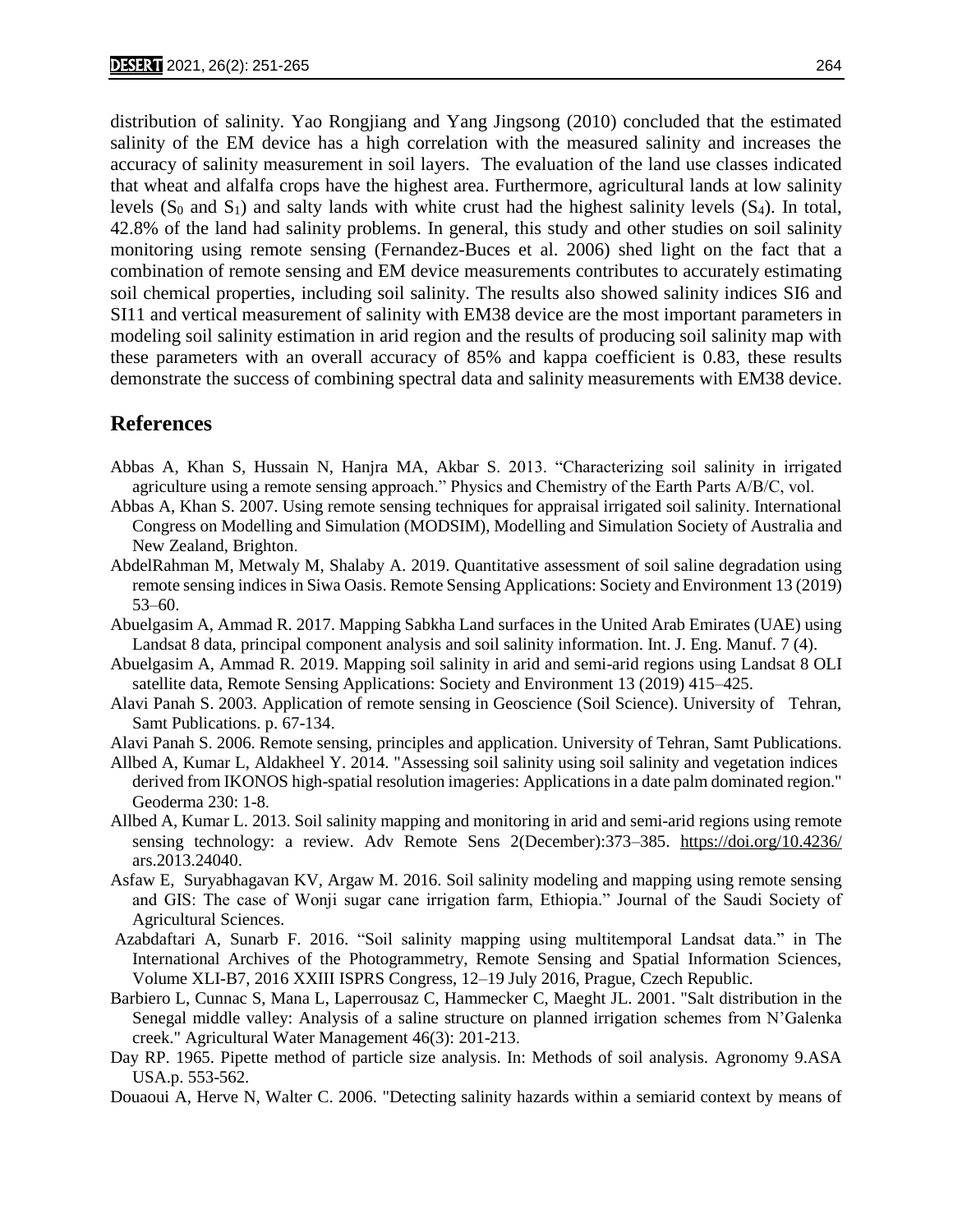combining soil and remote-sensing data." Geoderma 134(1): 217-230.

- El Harti A, Lhissou R, Chokmani K, Ouzemou J. 2016. Spatiotemporal monitoring of soil salinization in irrigated Tadla Plain (Morocco) using satellite spectral indices. Int J Appl Earth Obs Geoinf 50:64–73, Elsevier B.V. https://doi.org/10.
- Farifteh J, George RJ. 2006. "Assessing salt-affected soils using remote sensing, solute modelling, and geophysics." Geoderma 130(3): 191-206.
- Fernandez-Buces N, Palacio JL. 2006. "Mapping soil salinity using a combined spectral response index for bare soil and vegetation: A case study in the former lake Texcoco, Mexico." Journal of Arid Environments 65(4): 644-667.
- Forkuor G, Hounkpatin OKL, Welp G, Thiel M. 2017. High Resolution mapping of soil properties using remote sensing variables in South-Western Burkina Faso: a comparison of machine learning and multiple linear regression models. PLoS One 12,e0170478.
- Hafyani M, Essahlaoui A, Baghdadi M. Teodoro A, Mohajane M, Hmaidi A, Ouali A. 2019. Modeling and mapping of soil salinity in Tafilalet plain (Morocco). Arabian Journal of Geosciences. 12:35.
- Huang J, Wong VNL, Triantafilis J. 2014. Mapping soil salinity and pH across an estuarine and alluvial plain using electromagnetic and digital elevation model data.soil use and management. 30, 394–402
- Ibrahim M. 2016. Modeling soil salinity and mapping using spectral remote sensing data in the arid and semi-arid region. Int J Remote Sens Appl 6:76.
- Johnston M, Savage MJ, Moolman JH, Plessis HM. 1996. "Calibration models for interpretation of soil salinity measurements using an electromagnetic induction technique." South African Journal of Plant and Soil 13(4): 110-114.
- Khan NM, Shiozawa S. 2005. "Assessment of hydrosaline land degradation by using a simple approach of remote sensing indicators." Agricultural Water Management 77(1): 96-109.
- Kumar N, Singh SK, Pandey HK. 2018. Appl. Geomath. https://doi.org/10.1007/ s12518-018-0218-2.
- Lagacherie P, Baret F, Feret JB, Netto JM, MarcRobbez-Masson J. 2008. Estimation of soil clay and calcium carbonate using laboratory, field and airborne hyperspectral measurements. Remote Sensing of Environment 112 (3: 825-83.
- Matinfar HR, Alavi Panah SK, Zand F, Khodaei K. 2011. Detection of soil salinity changes and mapping land cover types based upon remotely sensed data. Arab J Geosci.
- Mougenot B. 1993. Effects des sels sur la réflectance et télédétection des sols salés." Cahiers ORSTOM, Serie Pedologie 28: 45-54.
- Nawar S, Buddenbaum H, Hill J, Kozak J. 2014. "Modeling and Mapping of Soil Salinity with Reflectance Spectroscopy and Landsat Data Using Two Quantitative Methods (PLSR and MARS)." Remote Sensing, vol. 6, pp. 10813-10834
- Rahimian M, Hashminezhad Y. 2010. Calibration of Electromagnetic Inductor (EM38) for evaluation of soil salinity. Journal of Soil Research (Soil and Water Sciences). Volume 24, No. 3. 2010. p. 243-252.
- Rahmati M, Hamzepour N. 2017. Quantitative remote sensing of soil electrical conductivity using ETM+ and ground measured data. International Journal of Remote Sensing. 0143-1161 (Print) 1366-5901 (Online) Journal homepage: http://www.tandfonline.com/loi/tres20.
- Rao B, Sankar T, Dwivedi R, Thammappa S, Venkataratnam L, Sharma R, Das S. 1995. Spectral behaviour of salt-affected soils. Inter. J. Rem. Sens. 16: 2125-2136.
- Rongjiang R, Jingsong Y. 2010. Quantitative evaluation of soil salinity and its spatial distribution using electromagnetic induction method. AgriculturalWater Management.97:1961-1970
- Rouse Jr, John W. 1974. "Monitoring the vernal advancement of retrogradation of natural vegetation, Final report, Greenbelt, MD." National Aeronautics and Space Administration (NASA), Goddard Space Flight Center (GSFC).
- Sharma D, Gupta S. 2000. Application of EM38 for soil salinity appraisal: an Indian experience. EM38 Workshop, New Delhi, India.
- Song CC, Yan BX, Song XS. 2002. The electromagnetism technology application in the sodium-saline soil. Scientia Geographica Sinica, 22(1), 91-95, (in Chinese).